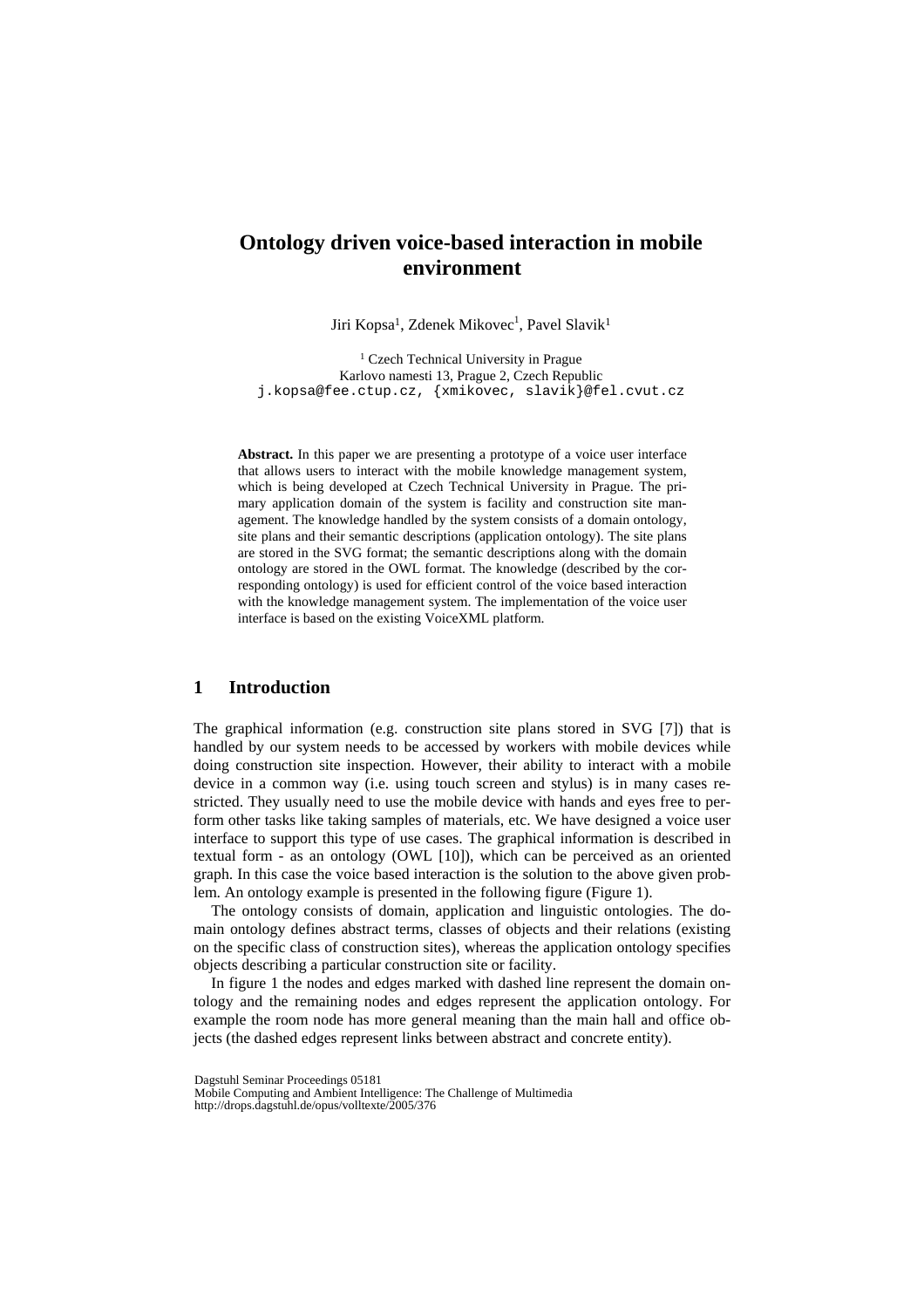

**Figure 1.** Application ontology example

The user can retrieve information from the ontology in user-initiative conversation with the system. The user forms questions to get information needed and the system answers. New information like material samples taken can be also created using simple commands.

The language that covers all possible questions about the whole ontology is in general very large and the speech recognition is rather problematic. Moreover, the question understanding is significantly affected by the noisy environment of workers in mobile environment.

#### **1.1 Related Work (State of the Art)**

The success of question understanding is often improved by restricting the language to a specific application domain [5][9]*.* In a broader sense contextual information is used in most of the voice applications to cope with the restriction process. The contextual information is obtained from various sources (sensors of user gestures, environment sensors) and used to restrict the language as well as to resolve the semantic ambiguity of the natural language as described in [2][3][4]. This approach does not provide the system with sufficiently detailed context information. There exist several approaches like [6] which try to build up more general multimodal interfaces for multiple applications. These approaches are based on the ontology description of the applications which should be automatically connected with the generic multimodal interface.

Our application is unique in the way that the contextual information is integrated with the application ontology. All necessary contextual information in sufficient detail is available to our system. Because of a link to the linguistic ontology it is possible to access the information in application ontology in natural language (in our case voice based communication). This approach is even more interesting when we take into account the future possibility to generate the ontology description automatically from the natural language [8].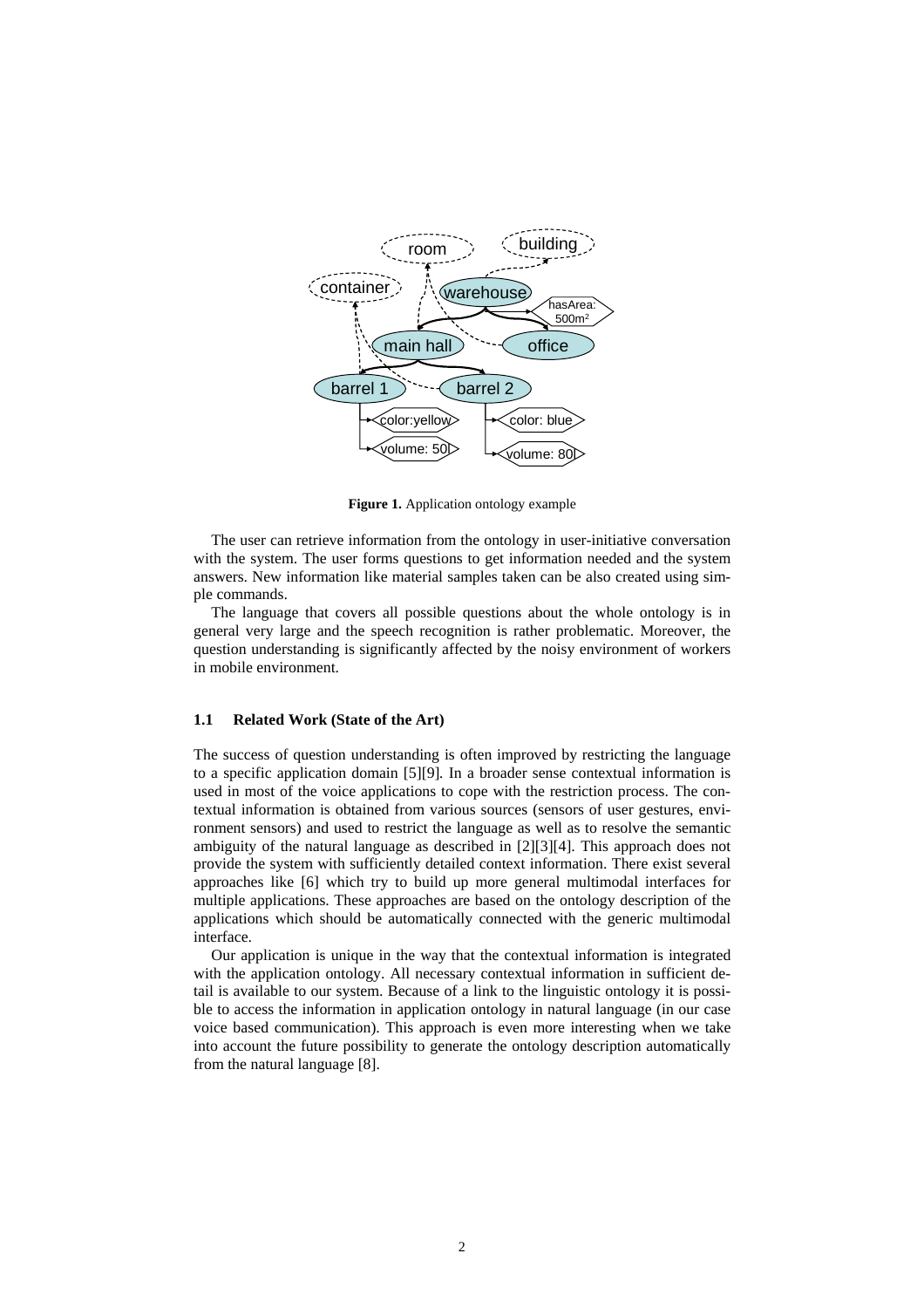#### **1.2 Our Approach**

The large size of the language needed to describe complex ontology is the main issue. We assume that since the worker is in a particular location with specific tasks in mind, he will probably use only a subset of that language.



**Figure 2.** Use-case of construction site inspection: The worker location constrains the conversation context

Our approach is to use intensively such contextual information (contained in the ontology) to make the understanding process efficient. We are seamlessly constraining the language to understand the questions according to the current user context and conversation history. In every particular moment of the conversation only a relevant subset of the language can be used. Union of these particular languages represents the general language large enough to cover the general conversation about the given topic. The main challenge is to use the contextual information and to constrain the language in a way that the voice user interface is highly usable.

The figure 2 explains the presented approach. When the workers are in the main hall of the warehouse, they will most probably ask about the barrels that are contained in that room or about objects that are related to them. The probability that they will ask about the objects in the office is significantly lower in the given context.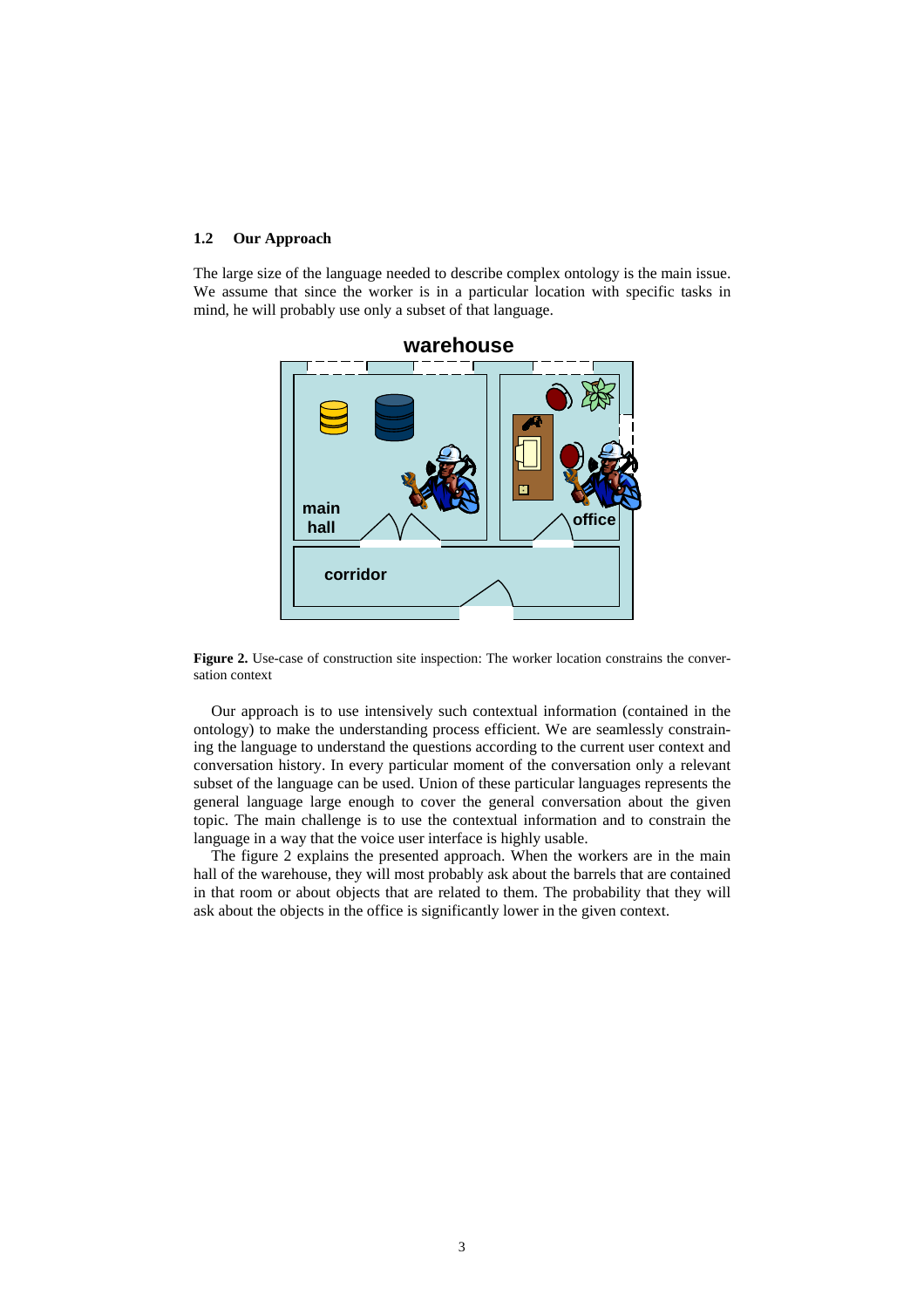## **2 Solution description**

#### **2.1 Ontologies**

The ontology consists of objects, their attributes and relationships between them. The ontology is represented as an oriented graph with objects as nodes and properties as edges. An edge and its two nodes represent a fact in the form "Subject – Predicate – Object".

For example, the edge between the nodes "warehouse" and "main hall" (Figure 1) represents the fact:

Warehouse contains main hall.

Object properties may be also transitive, e.g. the following fact is also represented in the graph:

Warehouse contains barrel 1.

From this example we can see how the ontology is structured and interpreted.

## **2.2 Conversation**

As outlined in the introduction, the user can formulate questions to ask about the facts stored in the ontology. The question represents a query on the ontology (represented by a graph). There are usually several forms of the same query (the use of synonyms). The query is specified with two key items – source set and target - and several other less important attributes.



**Figure 3.** Conversation Context

The source set represents a node or set of nodes whose properties the users are interested in. The target specifies the properties, which is the user interested in. The two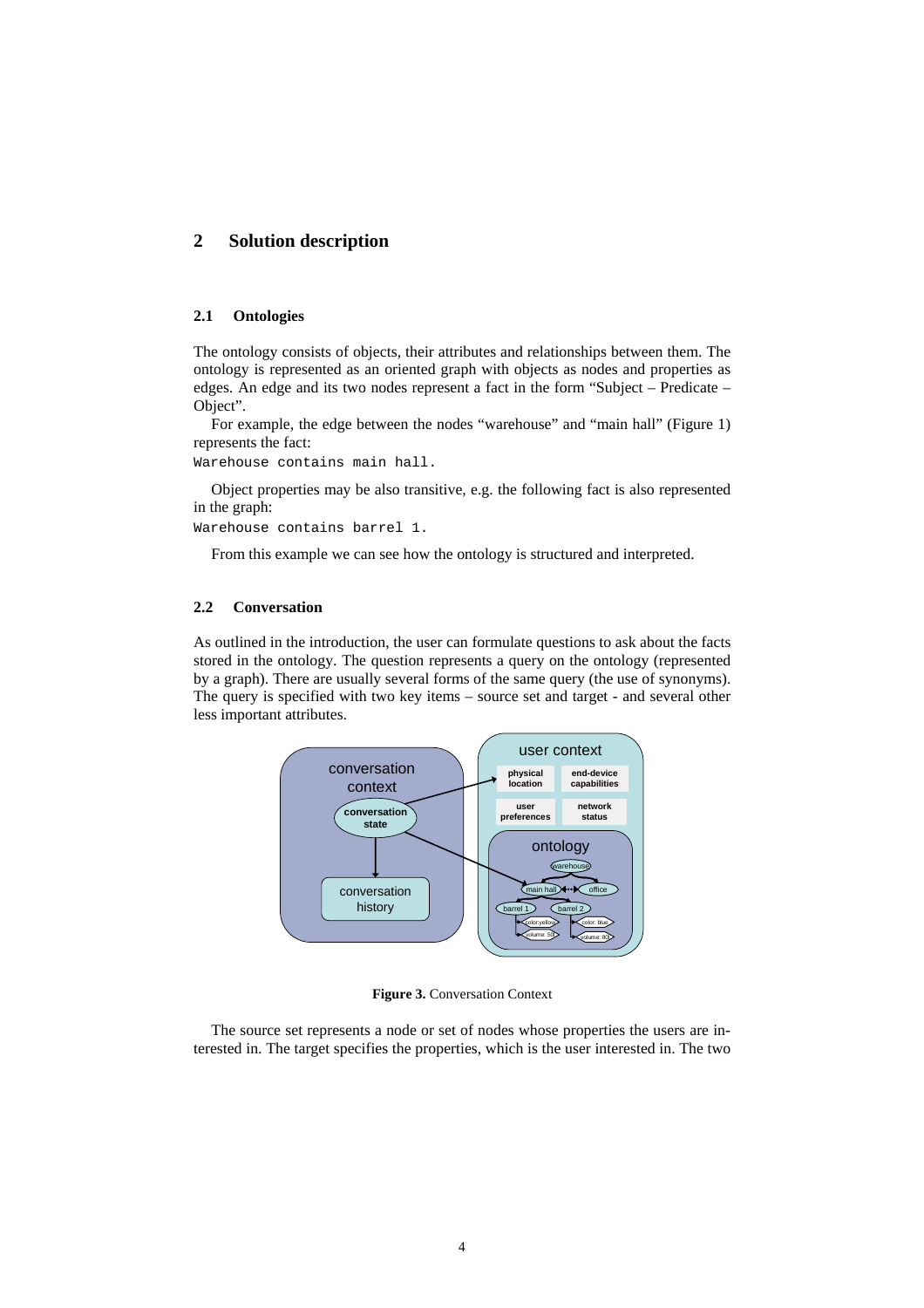synonymic questions in the following example represent the same query. Its source set contains one object – *main hall* – and target is the property *contains*.

```
H (Human): What is contained in the main hall?
```
OR

H: List the contents of the main hall!

If the user question is successfully recognized, the corresponding query is executed and the result of its execution is formed into an answer. The system would respond in the following way:

C *(Computer)*: It contains two barrels.

In the process of the query execution the conversation context is updated and a new language based on it is generated. The conversation context holds the state of the conversation (current user context, pointer to the objects in the ontology and conversation history - see figure 3). Except the grammar production, the conversation context is also used to resolve question ambiguities. For example, the identifier *main hall*  used in previous user questions may be ambiguous since there may be a number of objects with the name "main hall". However, it can be resolved according to the current user location contained in the user context.

The conversation history is a queue that contains references to recently discussed objects of the ontology. It is used to resolve ambiguities of the natural language. For example, the conversation may continue in this way:

```
H: What is its area?
```

```
C: Its area is 500 m^2.
```
The pronoun *its* is resolved to object *main hall* by searching the conversation history. The notion of the conversation context is shown on the figure 3.

The user can also create objects by forming special commands:

H: Add new sample 123 to barrel one.

C: A sample 123 related to barrel one was created!

This is aimed to fulfill the use-case of taking samples - the worker wears gloves and takes samples with tools. In the same time the worker creates voice annotation describing the process of taking samples. The physical sample and the annotation are interlinked via the unique identification (in our case 123).

The range of allowed questions and commands is quite broad, e.g. the user may also specify a condition that must be met for all objects that are included in the answer:

```
H: List barrels contained in the main hall and manufactured by 
Liquids Ltd.
```
The detail specification of the whole language along with its semantics, query execution and answers formatting processes can be found in [1]*.*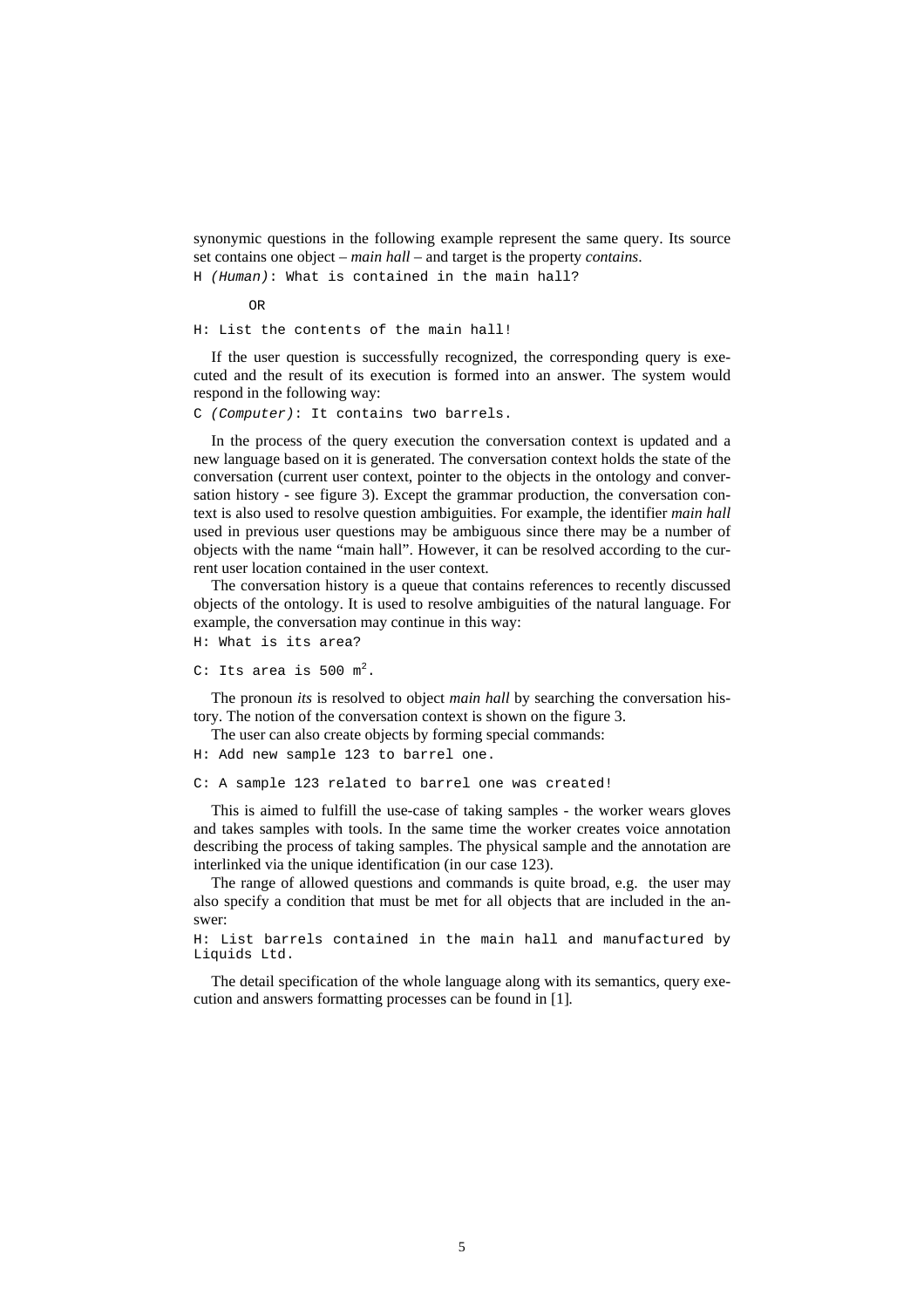#### **2.3 Towards the Natural Language**

The language that can be recognized by a speech recognizer – the input language - is defined with the context free grammar based on the ontology and the conversation context. The fundamental role in this process have natural language annotations that define natural language attributes of the ontology objects (see figure 4). The domain ontology as well as the application ontology is annotated with natural language annotations whose types and classes are defined within linguistic ontology. These annotations are used to assign natural language identifiers and grammatical classes (e.g. grammatical gender) to ontology objects, to define synonymic verbs in various voices and tenses to object properties, etc. From these data, the clauses of the input language as well as the answers are constructed.



**Figure 4.** Structure of ontology description

We formally describe the input grammar as a function of three arguments:

 $G = F (0, UC, CH)$ 

where  $\circ$  means ontology, UC means user context and CH conversation means history.

#### **2.4 System Architecture**

We have used the existing VoiceXML server platform for speech recognition and synthesis. It is configured to request VoiceXML documents from our system, which implements the interaction logic, conversation state management and ontology data retrieval. The mobile devices are connected to our system with Voice-over-IP clients.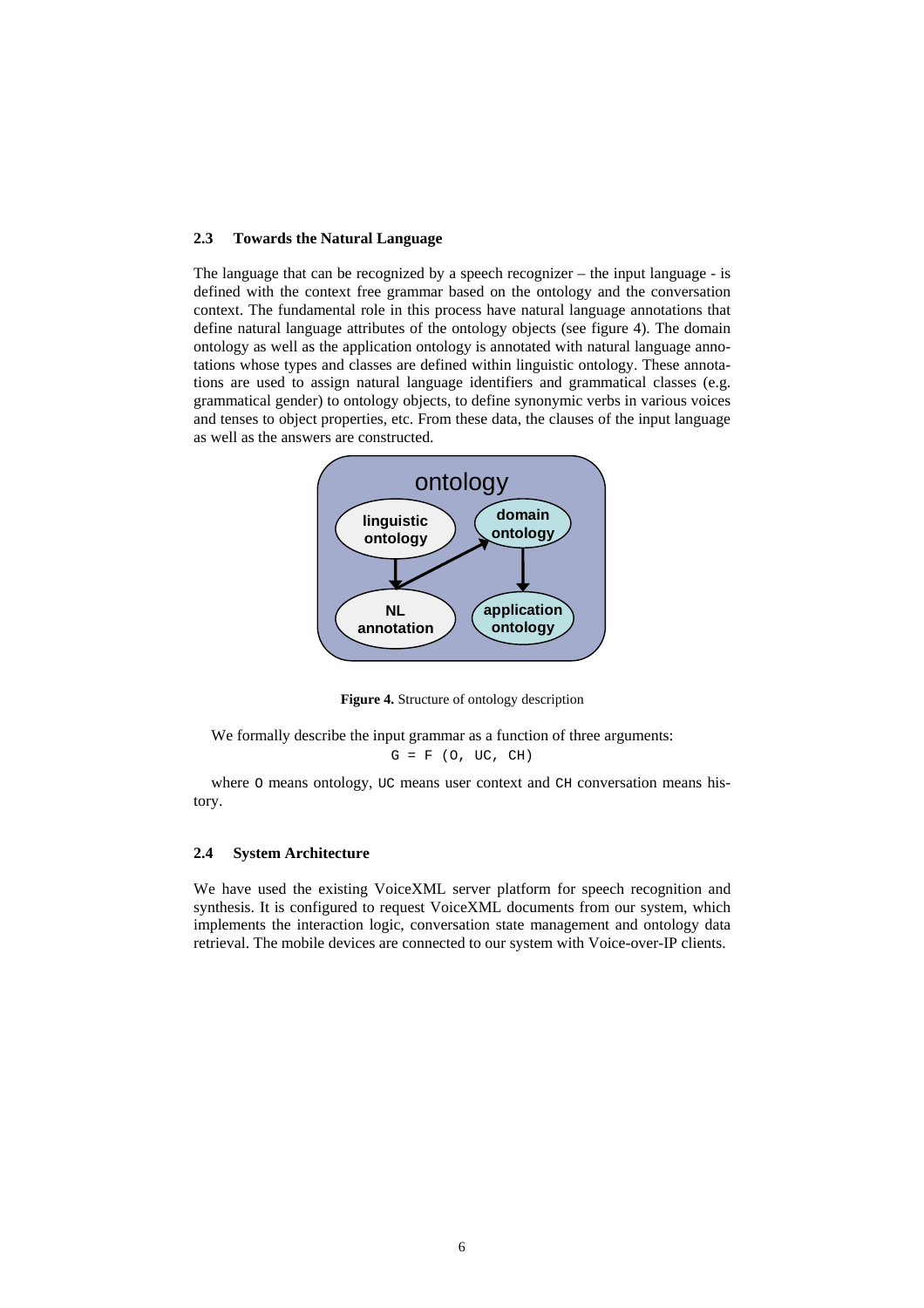

**Figure 5.** System Architecture

## **3 Testing**

In this paper we are presenting an ongoing work, we are still in the process of development. We have implemented a prototype for the testing purposes. Our usability tests were focused on two aspects: first to determine the size of the input language where the speech recognition system will still be usable, second to test our hypothesis that during the conversation we are able to dynamically reduce the input language (in respect to the current user context and detailed application ontology description) in such a way, that the users will not be restricted in their questions (see chapters 1.2 and 2.3).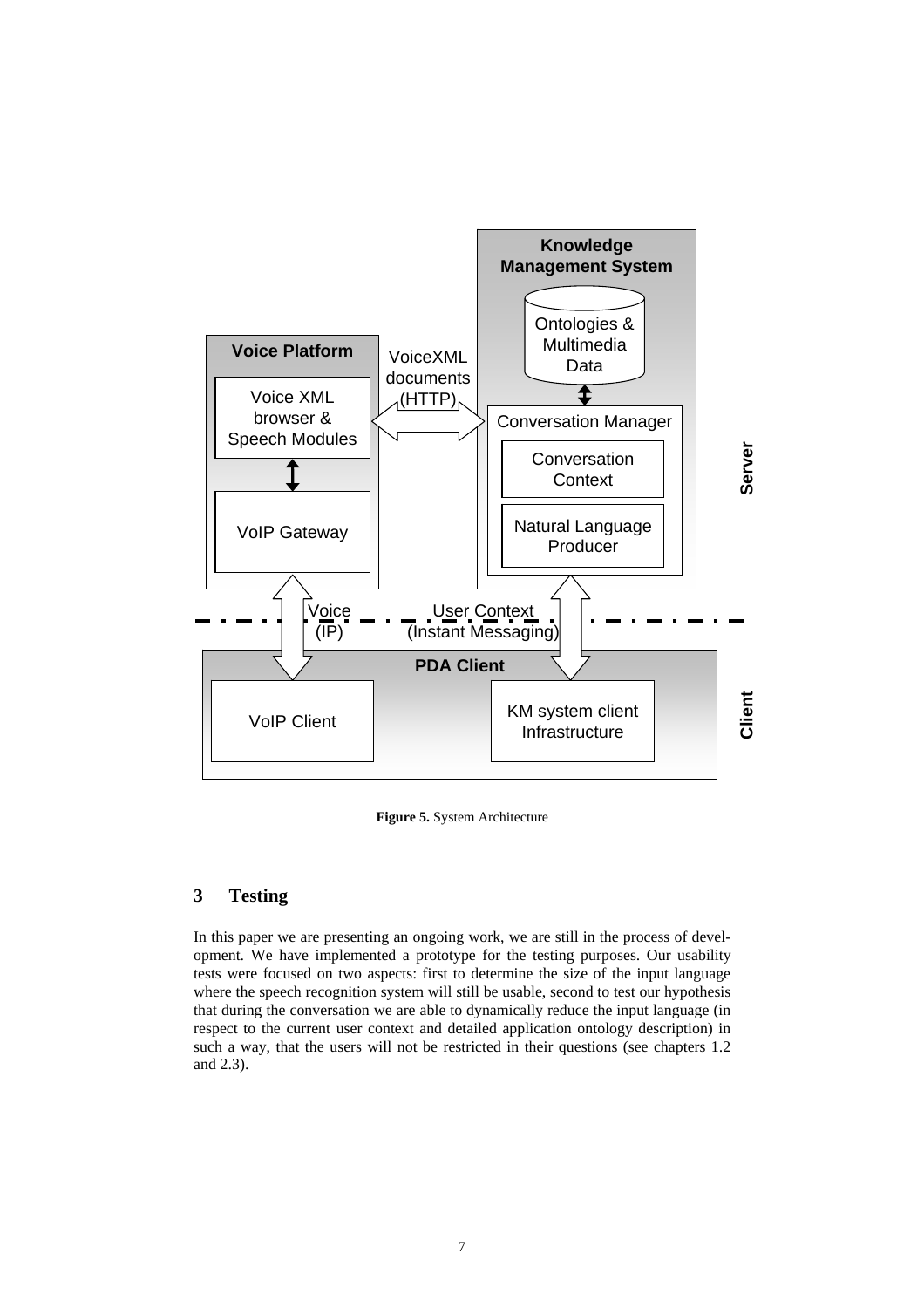During the test we have determined the size of the input language where the speech recognition system was at least 90% successful in recognizing the user queries. The conversation context given by the user context, application ontology and conversation history was continuously changing and based on its current state the input language was dynamically generated to allow the natural language conversation with the user.

## **4 Conclusion**

We have designed, implemented and tested a way of presenting graphical information with voice user interface. A crucial role has the usage of ontologies for storing data including natural language attributes and the usage of contextual information to improve the speech recognition rate and to resolve natural language ambiguities.

The hypothesis that the user needs changes accordingly to the conversation context determined by the application ontology and user context was proven and dynamically generated input language of the voice user interface matched the user needs during the communication.

However, there are still some issues that need to be addressed. We are currently in the process of finding a point with the optimal user experience in a compromise between the size of the input language and the recognition rate. We are also exploring recognition process improvements with an audio signal filtering and second phase semantics-driven selection of n-best results of the speech recognizer.

The goal is to develop voice-based user interface, which will be usable in the real environment of specific class of application. For this purpose we plan to perform a second set of usability tests that would simulate real work of a construction site inspector to find out whether input language being restricted in time really suites the needs of a real user.

#### **Acknowledgement**

The research is running in the framework of MUMMY project (Mobile knowledge management -- using multimedia-rich portals for context-aware information processing with pocket-sized computers in facility management and at construction site) and is funded by Information Society DG of European Commission (IST-2001-37365). See http://www.mummy-project.org/.

### **References**

[1] Kopsa, J. *Voice User Interface for Multimodal Data*. Master Thesis, CTU in Prague, Prague, 2005.